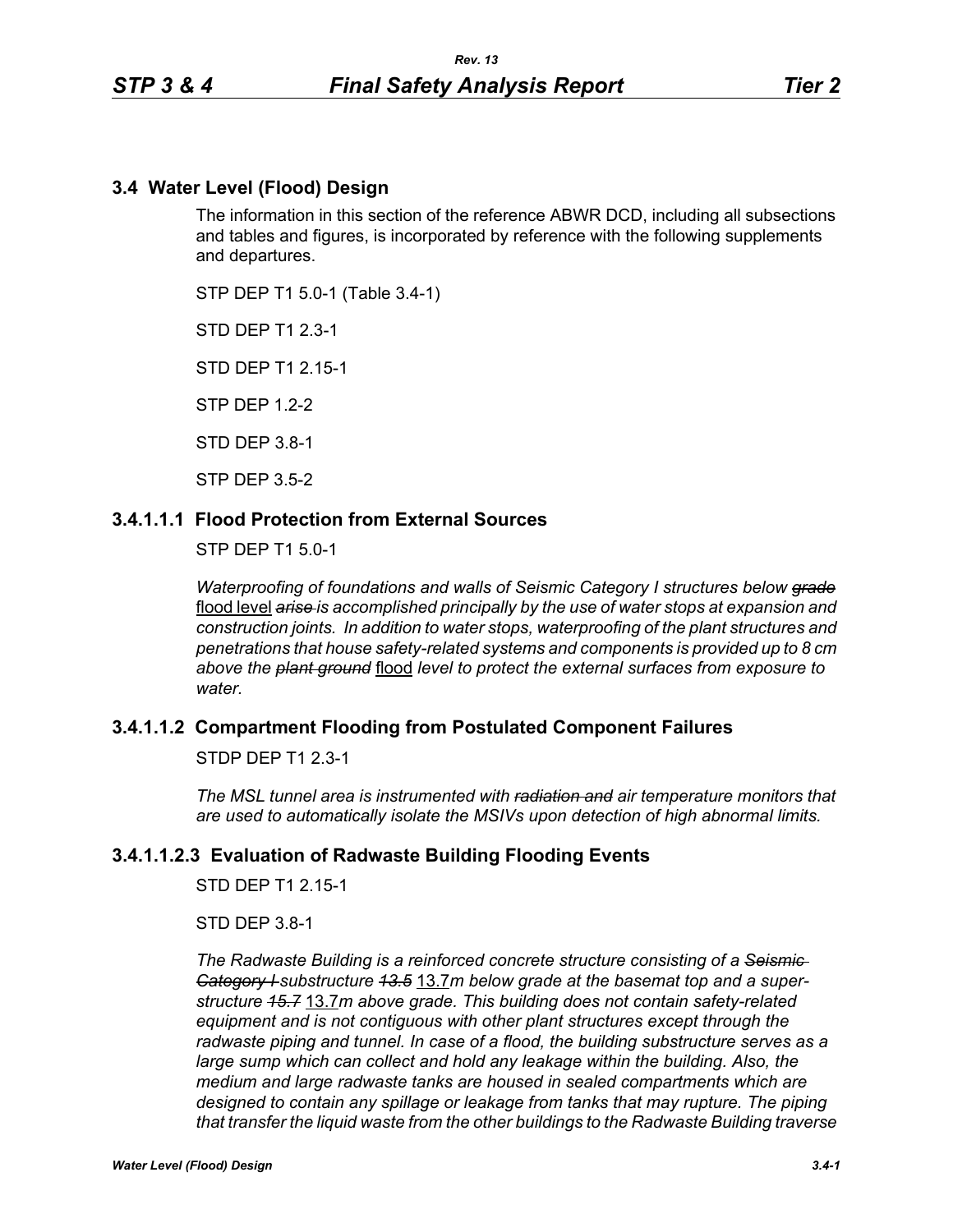*through a tunnel. which runs near (but does not penetrate) the Radwaste Building.* The top of the radwaste tunnel is at grade (Figure 1.2-23e). *at an elevation of 1,500mm, 3m above the basemat slab 1,036cm (Table 3.4-1 ). Seals are provided for all penetrations from the tunnel to prevent building to building flooding.*

*The structural design of this building is such that no internal flooding is expected or will occur under the worst case conditions from those tanks that are isolated by the Seismic Category I compartments*medium and large radwaste tanks.

# **3.4.1.1.2.5 Evaluation of Turbine Building Flood Events**

 $STP$  DFP 12-2

*Circulating Water System and Turbine Building Water System* (TSW) *are the only systems large enough to fill the condenser pit*Turbine Building*; therefore, only these two systems can flood into adjacent buildings.*

*A failure in either of these systems*Circulating Water System *will result in the total flooding of the Turbine Building up to* below *grade.* Another failure in TSW system will result in the total flooding of Turbine Building still within the TSW System equipment room. These are accomplished by leak detectors in a condenser pit and TSW System equipment room, and automatic means to shutdown those systems. *Water is prevented from crossing to other buildings by two means* in the case of the leak detection failure. *The first is a normally closed alarmed door in the connecting passage between the Turbine Building and Service Building. The second is that the radwaste tunnel will be sealed at both ends to prevent water from either entering the tunnel or leaving the tunnel. A large hydrostatic head is prevented by a large non-water-tight truck door at grade to provide a release point for any* flooding *water*.

*Because of the large size of the circulating water system* and the TSW system, *a leak*s *will fill the condenser pit* and the TSW System equipment room *quickly. Monitors were added in the condenser pit* and the TSW System equipment room *of the Turbine Building to provide leak detection and an automatic means to shutdown the Circulating Water System* and TSW System *in the event of flooding in the Turbine Building (Subsections 10.4.5.2.3 and 10.4.5.6).*

### **3.4.2 Analytical and Test Procedures**

STP DEP T1 5.0-1

*Since the design* basis *flood elevation is 30.5 cm below* at El. 40.0 ft (see Subsection 2.4S.2.2), 182.9 cm above *the finished plant grade, there is no dynamic force due to flood. The* the *lateral hydrostatic* and hydrodynamic *pressure on the structures due to the design flood water level, as well as ground and soil pressures, are calculated.*

As discussed in Section 2.4S.4.2.2.4.3, the hydrodynamic force due to the wind-generated wave action on building walls has been calculated as shown in Figure  $3.4 - 1.$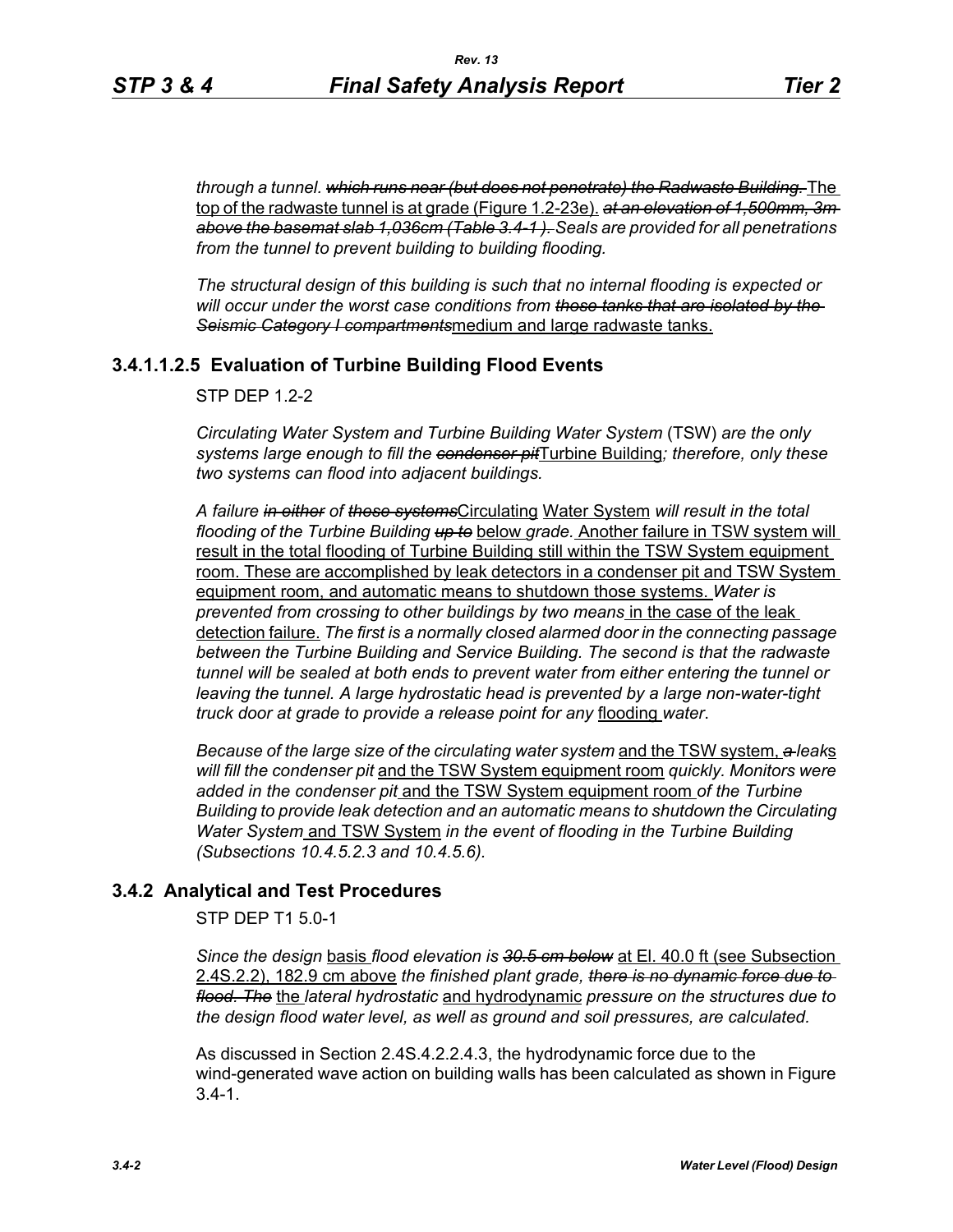Consistent with Standard Review Plan Section 3.4.2 requirements, and the discussion provided in Section 2.4S.4.2.2.4.3, the following criteria will be applied for the design of the safety-related structures:

- *(a)* Flotation stability evaluations shall be based on the buoyancy calculations using the conservatively established design basis flood level of 40'-0" MSL.
- *(b)* The lateral loads on the structural walls and overturning moment on the structure will include the effect of the wave-generated hydrodynamic forces. As such, external walls of the structures shall be capable of resisting the following loads:
	- Hydrostatic force considering a conservatively established design basis flood level of 40'-0" MSL.
	- Hydrodynamic drag force of 44 psf due to flood water flow, applicable to above grade portion.
	- **Wind generated wave forces as shown in Figure 3.4-1, applicable to** above grade portion.
	- Impact due to a 500 lbs floating debris traveling at 4.72 ft/sec.
- *(c)* Watertight seals protecting the exterior penetrations and seismic gaps against flooding shall be designed to take into account the increase in hydrostatic head due to the design basis flood elevation of 40'-0" MSL.

### **3.4.3 COL License Information**

## **3.4.3.1 Flood Elevation**

### STP DEP 3.5-2

The following site specific supplement addresses COL License Information Item 3.5.

The site specific design basis flood elevation is defined as 182.9 cm above grade. The design basis flood is described in Subsection 2.4S.2.

As described in Table 3.4-1 note 3 and 5, all penetrations and doors that penetrate the exterior walls of Seismic Category I Buildings that are located below the design basis flood level are watertight. Therefore all safety-related equipment in these buildings are protected from postulated external floods and satisfy the requirements of GDC 2.

Watertight doors or barriers are provided on the Reactor Building and Control Building to protect the buildings from the external design basis flood. These watertight doors or barriers are considered Seismic Category I components. In order to ensure that the watertight doors and barriers can withstand the ABWR Standard Plant loading requirements, the watertight doors and barriers of the Reactor Building and Control Building will be designed for the more severe of the standard plant and site-specific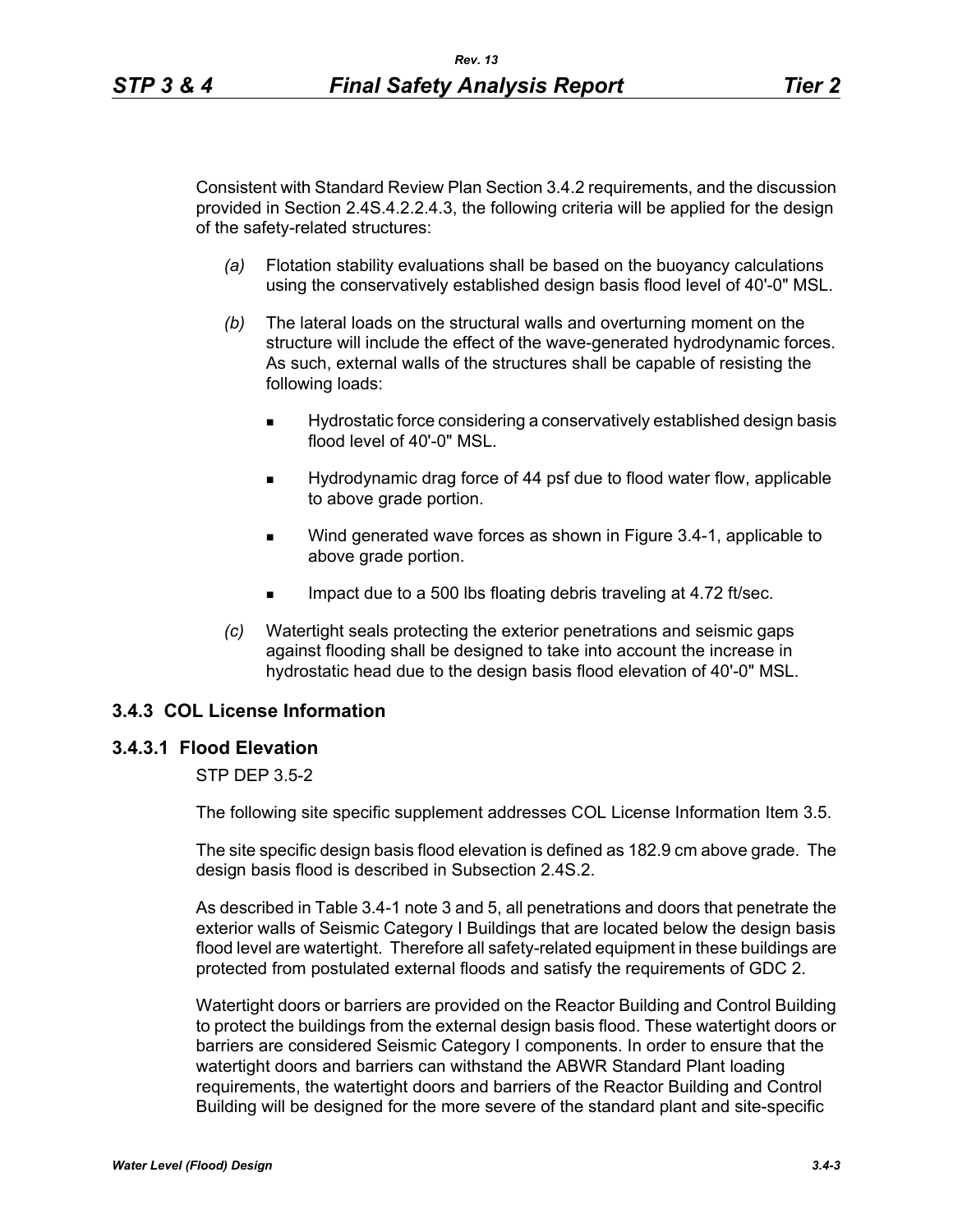loading. Watertight doors shall be designed to meet the Incorporated Barrier requirements of Regulatory Guide 1.102.

The watertight doors or barriers for the Reactor Building consist of the six exterior doors and the exterior Large Equipment Access indicated in Tier 1 Figures 2.15.10h and 2.15.10j. The watertight doors for the Control Building consist of the access doors between the Control Building and the Service Building shown in Tier 1 Figures 2.15.12d, e, and f, the exterior equipment access door shown in Tier 1 Figure 2.15.12g, and an access door between the Control Building and the Service Building shown in Tier 1 Figure 2.15.12g. Each door will be given a unique component ID in the construction drawings.

The locations for watertight doors in the Reactor Building and Control Building include:

| <b>Structure</b>        | <b>Door or Barrier Description</b>                    | <b>Elevation</b> |  |
|-------------------------|-------------------------------------------------------|------------------|--|
|                         | Clean Access Area Corridor Entrance                   | B1F (4800 mm)    |  |
| <b>Reactor Building</b> | Diesel Generator A Access                             | 1F (12300 mm)    |  |
|                         | Diesel Generator B Access                             | 1F (12300 mm)    |  |
|                         | Diesel Generator C Access                             | 1F (12300 mm)    |  |
|                         | East Equipment Hatch Access                           | 1F (12300 mm)    |  |
|                         | West Equipment Hatch Access                           | 1F (12300 mm)    |  |
|                         | <b>Large Equipment Access</b>                         | 1F (12300 mm)    |  |
|                         | HX Area Access at Service Building                    | B3F (-2150 mm)   |  |
| Control Building        | Electrical Area Access at Service Building            | B2F (3500 mm)    |  |
|                         | Control Building Access at Service Building           | B1F (7900 mm)    |  |
|                         | <b>Entrance to Reactor Building Controlled Access</b> | 1F (12300 mm)    |  |
|                         | <b>Equipment Access</b>                               | 1F (12300 mm)    |  |

### **Exterior Watertight Door or Barriers**

The watertight doors are seated such that the force of the water helps maintain the watertight seal. The watertight doors are designed to be leak tight. Watertight doors will be individually engineered assemblies designed by the supplier to satisfy the design basis performance requirements for external flooding. Watertight doors and water stops will allow only slight seepage during an external flooding event in accordance with criteria for Type 2 closures in U.S. Army Corps of Engineers (COE) EP 1165-2-314, "Flood-Proofing Regulations". This criterion will be met under hydrostatic loading of 12 inches of water above the design basis flood elevation per Table 3.4-1, plus drag effects, as required. Water retaining capability of the doors shall be demonstrated by qualification tests for the water head levels. These tests will be completed prior to shipment of the doors. For this purpose a test fixture may be used, with gasket material and cross section, its retainers, and the anvil configuration being identical to that of the full size doors. The test fixture shall have the necessary valving,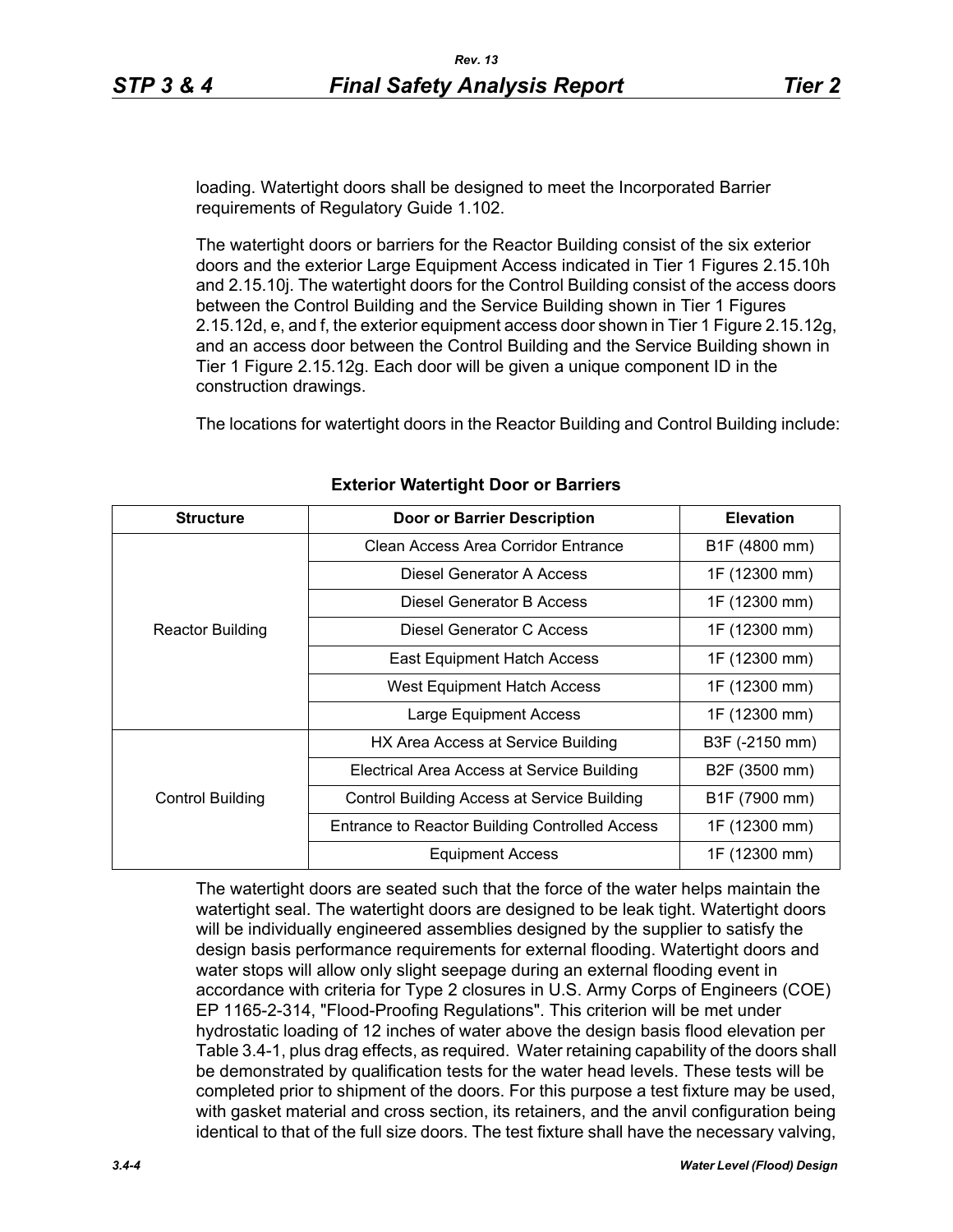pressure gages, flow meters, and instruments for measuring gasket compression. To validate that the door satisfies a Type 2 closure per (COE) EP 1165-2-314, the leakage shall not exceed 0.10 gallon/hour/linear foot of gasket when subjected to 125% of the specified head pressure. The hydrostatic head shall be raised at a rate not more than 1 ft/min. If leaks occur during the rising of the hydrostatic head and the leakage rate begins to diminish as the hydrostatic head increases, the assembly shall be tested at the hydrostatic head where the more substantial leakage was observed.

The joint seals between the Reactor Building and the Control Building below the design basis flood level shall be made using a polyurethane foam impregnated with a waterproof sealing compound. The joint shall also include a redundant water stop at the interior side of the joint.

The seal material and joint seal assembly shall be tested to be watertight when subjected to the maximum anticipated hydrostatic head. The testing program will demonstrate the following:

- The seal material can withstand a movement of  $±25%$  of the gap size or the expected long-term settlement, whichever is larger, in any resultant direction and still be watertight.
- The seal material can compress to 1/3 of its thickness without developing more than 25 psi pressure on the adjacent structures.
- The entire joint seal assembly, including the watertight joint seal and redundant water stop, prevents the total leakage during an SSE event from exceeding that which would cause internal flooding to exceed the height of the flooding protection curbs or raised equipment pads. The total permitted leakage of the joint seal assembly shall be determined for the entire duration of the SSE when subjected, simultaneously, to the maximum anticipated hydrostatic head pressure, the maximum differential displacements due to long term settlement or tilt, and the maximum differential displacements due to SSE.
- The seal material will function as a watertight barrier after being subjected to the maximum displacements due to a SSE and the redundant water stop on the interior side of the joint can withstand the SSE maximum displacements without degradation.

The foregoing requirements will demonstrate that the material is capable of being watertight after the effects of long term settlement or tilt, as well as during normal operating vibratory loading such as SRV actuation and not impact the adjacent structures. Although this will provide margin to accommodate differential displacements from the majority of the movements from short duration extreme environmental loading such as SSE, the seals need not be designed to be watertight during the maximum differential displacements from these extreme environmental loadings.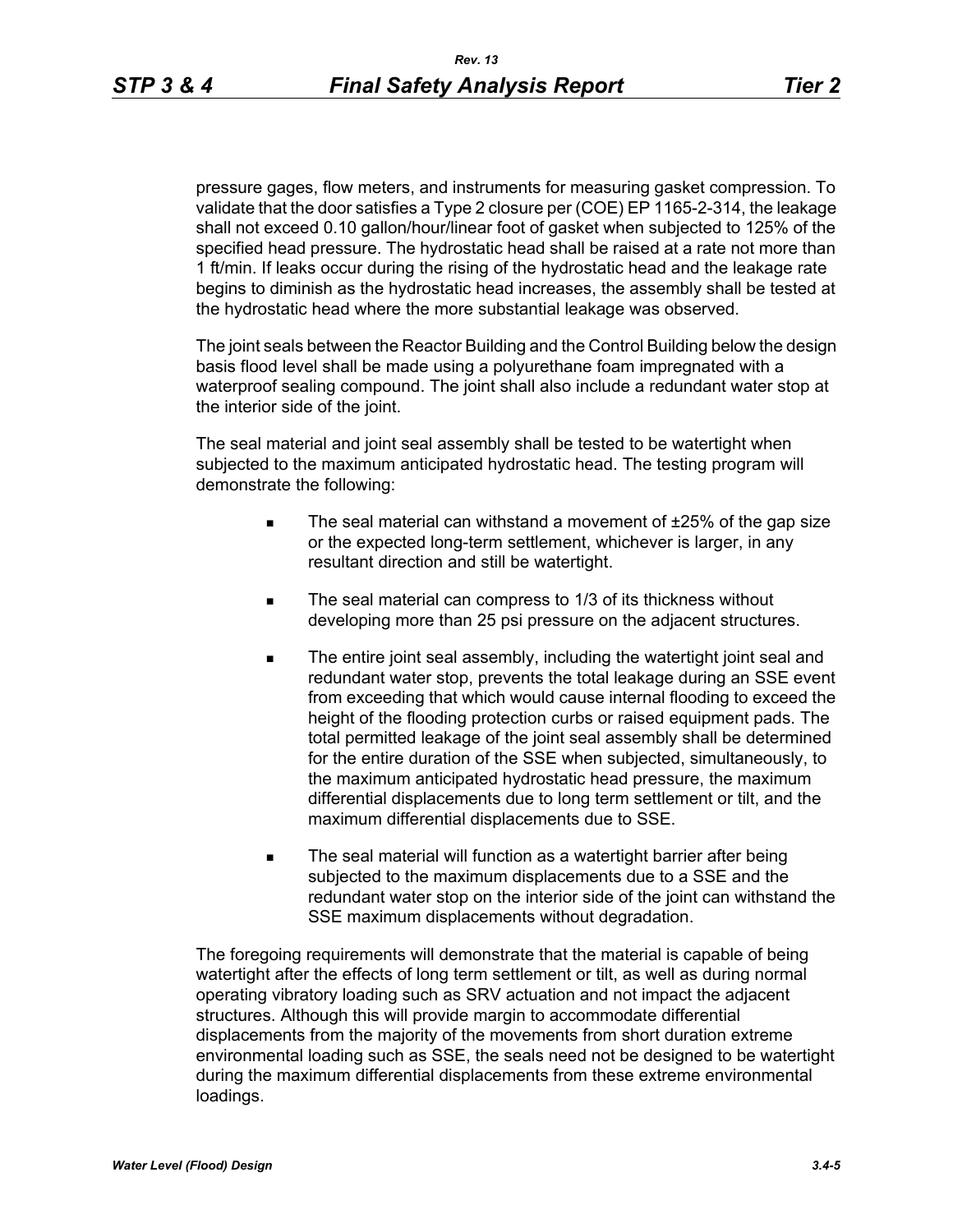The joint seal and interior water stops used to protect the safety-related buildings against external water entry are classified as Seismic Category I with respect to their ability to remain in-place to stop significant water leakage into the safety-related buildings during and after a seismic event. An in-service inspection program will ensure that the joint seal materials do not significantly degrade.

The watertight doors or barriers that are utilized for protection against external flooding are normally closed and are used for egress, as required.

The watertight doors, frames, and all components are designed to the requirements of AISC N690 and SRP Section 3.8.4. The structural steel used for the watertight doors conforms to either ASTM A36, ASTM A992 or ASTM A500 Grade B. The faceplate conforms to ASTN A36 or ASTM A606, Type 4 and the rubber gasket conforms to ASTM D1056 Type 2 Class D. Fabrication of the doors shall meet the requirements of AISC N690. The welding shall meet the requirements of nondestructive testing, personnel qualifications and acceptance criteria contained in AWS D1.1.

The watertight doors shall be designed for the following loads and load combinations (see Section 3H.11 for hurricane winds and hurricane generated missiles):

- $S = D + W + P_0$  $1.6S = D + E' + P_0$  $1.6S = D + W_t + P_o$  $1.6S = D + FL + P_0$ Where:
- S = Normal allowable stresses as defined in AISC N690
- $D =$  Dead Loads
- E' = Loads generated by SSE, per Sections 3H.1 and 3H.2.
- $P_0$  = Loads due to normal operating differential pressure.
- FL = Design basis extreme flood loads, including the hydrostatic load due to flood elevation at 40 ft MSL, the associated drag effects of 44 psf, impact due to floating debris per Section 3.4.2, and hydrodynamic load due to wind-generated wave action per Figure 3.4-1. Figure 3.4-1 shall only be used to calculate hydrodynamic load due to wind-generated wave action. The weight of the water (above ground) due to the flood loads shall be 63.85 pcf in order to include the effects of suspended sediments in the water.
- W = Normal Wind Loads, per Sections 3H.1 and 3H.2.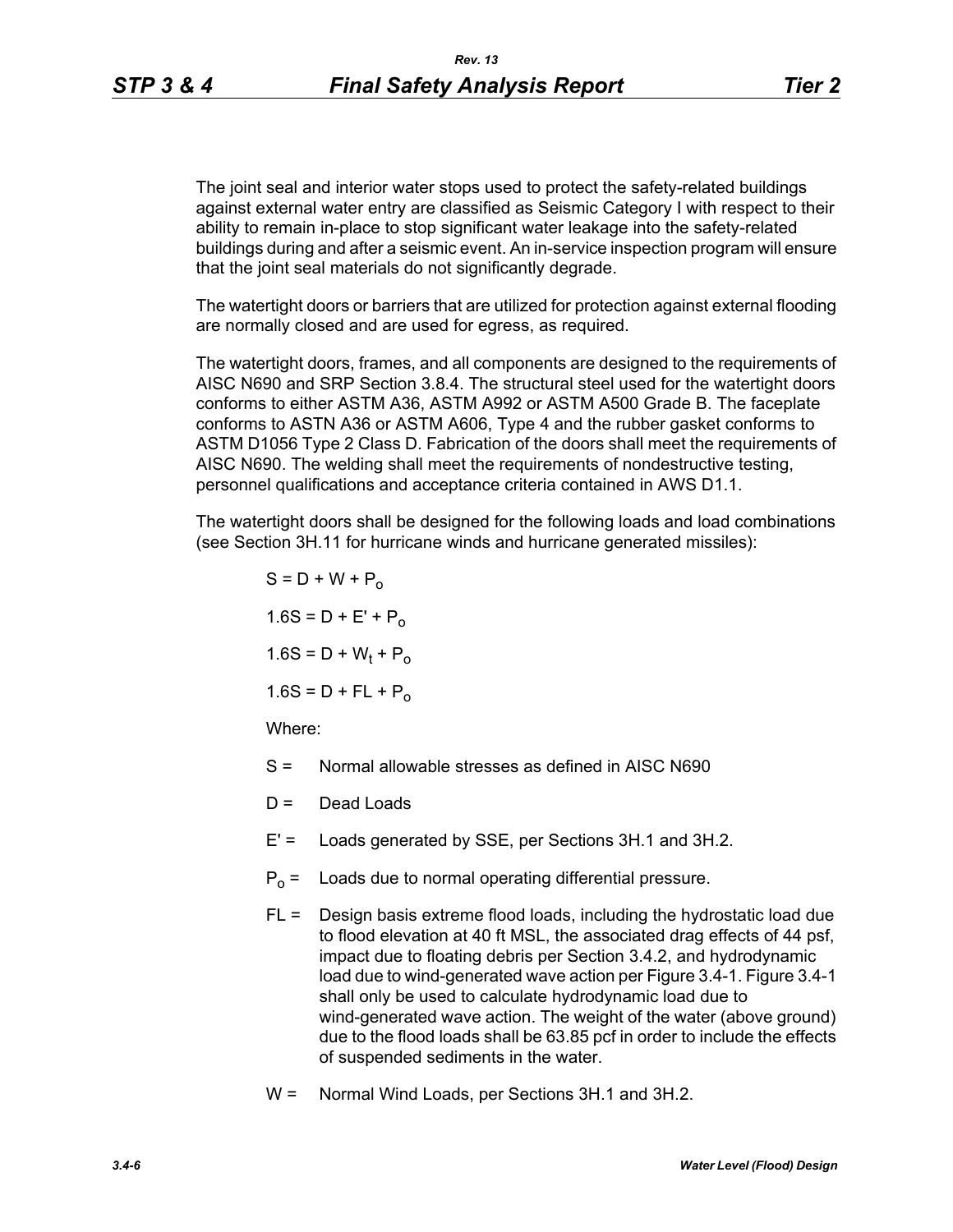$W_t$  = Tornado Loads, per Sections 3H.1 and 3H.2, including wind velocity pressure  $W_w$ , differential pressure  $W_p$ , and tornado-generated missiles (if not protected)  $W_m$ 

The value used for W<sub>t</sub> shall be computed to satisfy the following possible combinations:

 $W_t = W_w$  $W_t$  $= W_p$  $W_t$  =  $W_m$  $W_t$  =  $W_w + W_m$  $W_t$  =  $W_w + 0.5 W_p$  $W_{t}$  $= W_w + 0.5 W_p + W_m$ 

#### **3.4.3.2 Ground Water Elevation**

The following site specific supplement addresses COL License Information Item 3.6.

The site specific ground water elevation is defined in Subsection 2.4S.12. The ground water elevation is lower than 61.0cm below grade.

#### **3.4.3.3 Flood Protection Requirements for Other Structures**

The following site specific supplement addresses COL License Information Item 3.7.

The Ultimate Heat Sink and Reactor Service Water Piping Tunnel have the same flood protection features as other Seismic Category I structures within the scope of the certified design. These design features are addressed in Subsection 3.4.1.1. As described in that Subsection, they are protected from postulated flooding and satisfy the requirements of GDC 2 and the guidance of RG 1.102.

The Ultimate Heat Sink and Reactor Service Water Piping Tunnel are divisionally separated in accordance with Section 3.13 and 3.12. Penetrations that are located below design flood level are watertight thereby preventing an internal flood event from propagating from one division to another.

Watertight doors or barriers are provided on the site-specific Diesel Generator Fuel Oil Storage Vaults to protect the vaults from the external design basis flood. These watertight doors or barriers are considered site-specific Seismic Category I components. Each door will be given a unique component ID in the construction drawings.

The locations of watertight doors for the Diesel Generator Fuel Oil Storage Vaults include: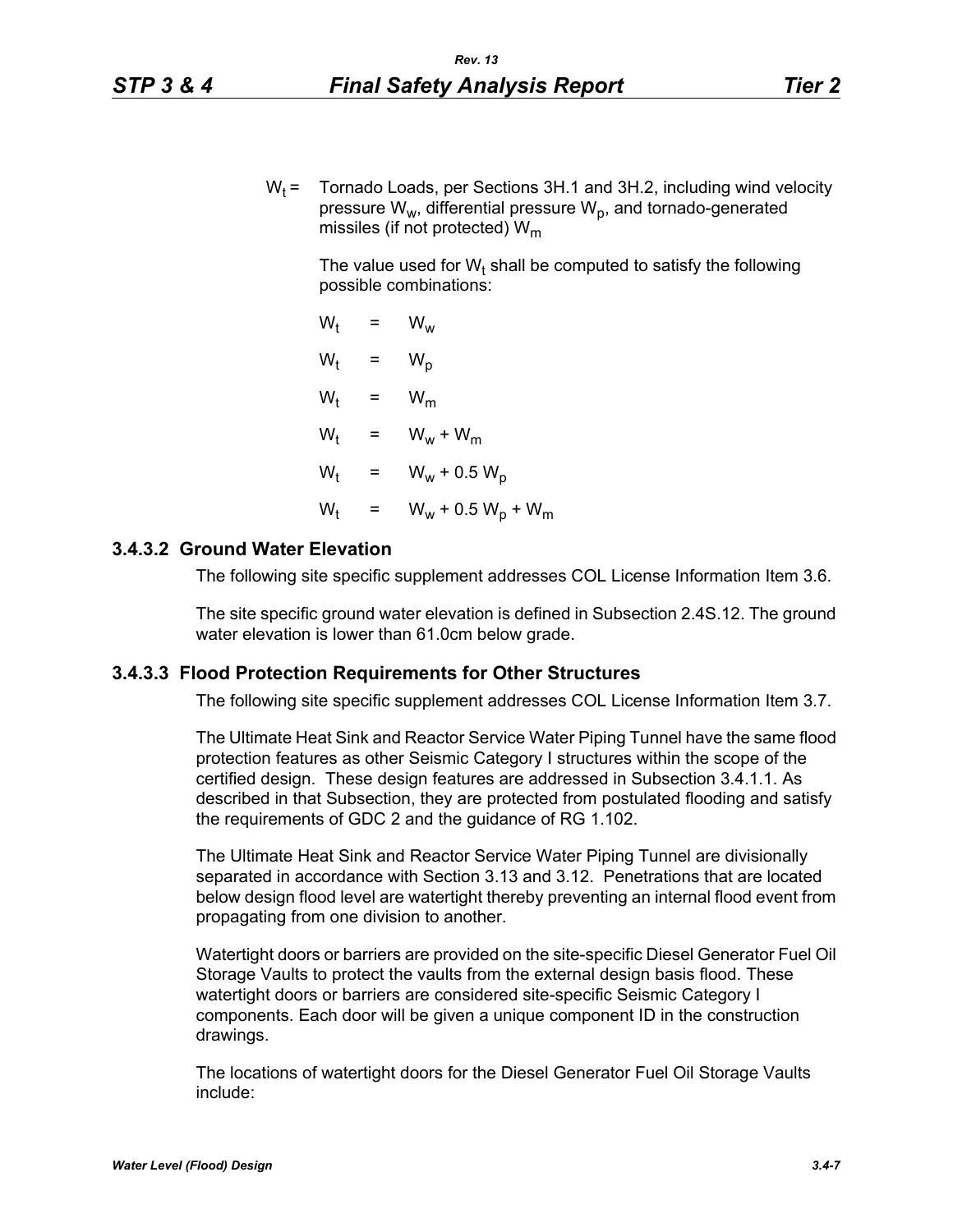| <b>Structure</b>                            | <b>Door Description</b> |
|---------------------------------------------|-------------------------|
|                                             | Access to Vault A       |
| Diesel Generator Fuel<br>Oil Storage Vaults | Access to Vault B       |
|                                             | Access to Vault C       |

The design requirements for Diesel Generator Fuel Oil Storage Vault watertight doors are similar to the requirements described in Section 3.4.3.1, except that only the site-specific loads are considered, as described in Section 3H.6.4.

## **3.4.3.4 Penetration Seals**

The following site specific supplement addresses COL License Information Item in Subsection 34111

Penetrations located between Seismic Category I building and non-Seismic Category I building or to the outside below site- specific flood elevation are similar to a primary containment penetration. They consist of a steel sleeve embedded in the wall with a closure plate that acts as a seal and as a pipe anchor. The sleeve, closure plate and pipe are welded together to form a highly reliable seal.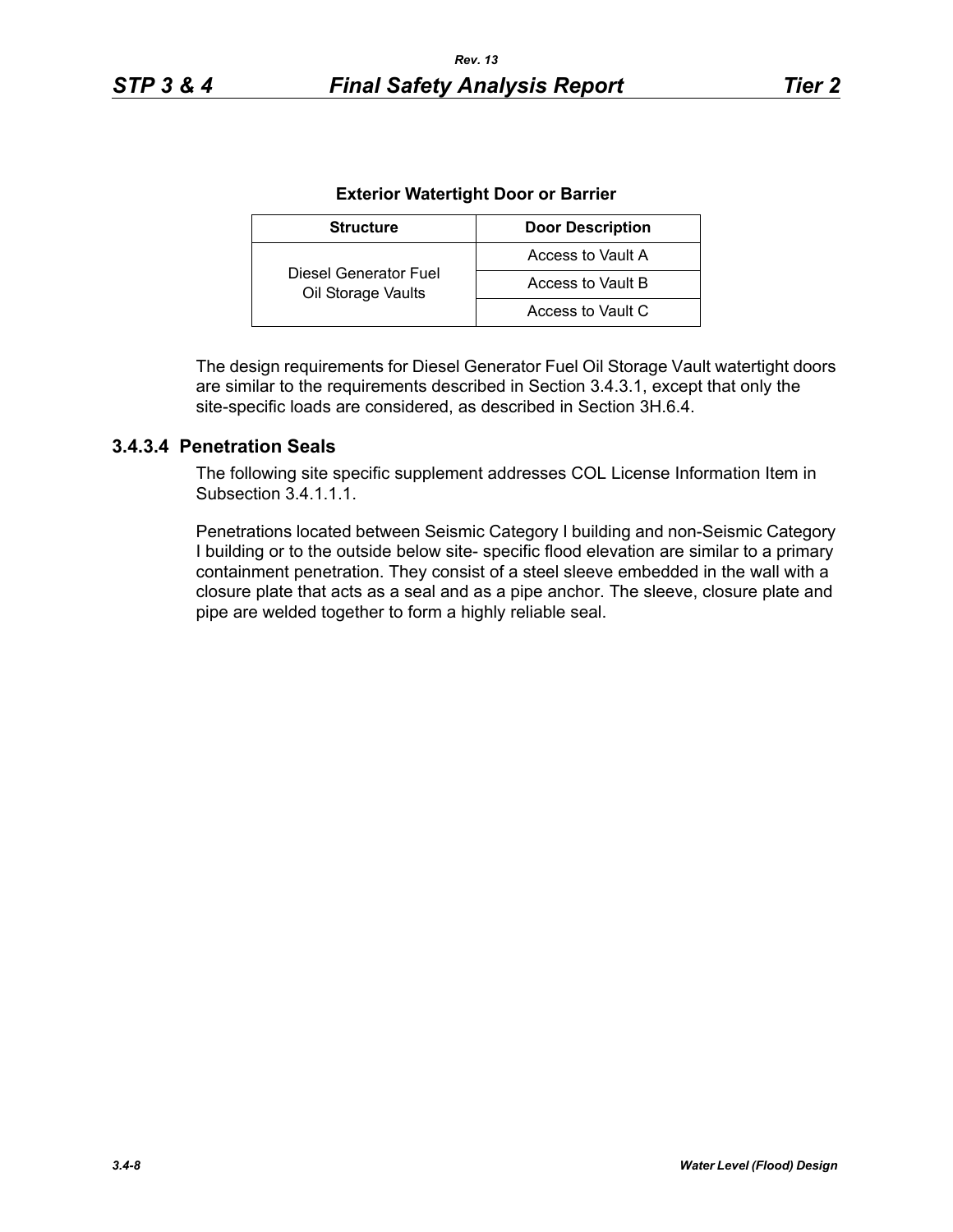| <b>Structure</b>                                                                     | <b>Reactor</b><br><b>Building</b>                                  | <b>Service Building</b>                                                                    | <b>Control Building</b>                                                   | <b>Radwaste</b><br>Building                                                                      | Turbine<br><b>Building</b>                  | Ultimate Heat<br>Sink/RSW Pump Oil Storage<br>House (Note 8)                                              | <b>Diesel</b><br><b>Generator Fuel</b><br><b>Vaults</b> |
|--------------------------------------------------------------------------------------|--------------------------------------------------------------------|--------------------------------------------------------------------------------------------|---------------------------------------------------------------------------|--------------------------------------------------------------------------------------------------|---------------------------------------------|-----------------------------------------------------------------------------------------------------------|---------------------------------------------------------|
| Design Flood Level 41,695<br>(mm)                                                    | 12,192 mm<br>(40.0_ft)                                             | <u>11.695</u><br>10058 mm<br>(33 ft)<br>(Note 7)                                           | 11,695<br>12,192 mm<br>(40.0 ft)                                          | 11.695<br>10058 mm (33 ft) 10058 mm<br>(Note 7)                                                  | <u>11,695</u><br>(33 ft)<br>(Note 7)        | 12,192 mm<br>(40.0 ft)                                                                                    | 12,192 mm<br>(40.0 ft)                                  |
| <b>Design Ground</b><br>Water Level (mm)                                             | <u> 11,390</u><br>$9,753$ mm<br>(32 ft)                            | 11,390<br>9,753 mm<br>(32 ft)                                                              | 11,390<br>9,753 mm<br>(32 ft)                                             | 11,390<br>9,753 mm<br>(32 ft)                                                                    | 11,390<br>9,753 mm<br>(32 ft)               | 9,753 mm<br>(32 ft)                                                                                       | 8,534 mm (28.0<br>lft)                                  |
| Reference Plant<br>Grade (mm)                                                        | 12.000<br>10,363 mm<br>(34ft)                                      | 12.000<br>10,363 mm<br>(34ft)                                                              | 12.000<br>10,363 mm (34ft)                                                | 12,000<br>10,363 mm<br>(34ft)                                                                    | 12,000<br>10,363 mm<br>(34ft)               | 10,363 mm<br>(34 ft)                                                                                      | 10,363 mm (34<br>lft)                                   |
| Top of Base Slab<br>(mm)                                                             | $-8.200$<br>$-9,837$ mm<br>$(-32.27 ft)$                           | <del>-2,150 &amp; 3,500 -</del><br>-3,787 mm (-12.42 ft) -9,837 mm                         | $-8.200$<br>$-32.27$ ft)                                                  | $-4,500$<br>$-3,353$ mm<br>$(-11 ft)$                                                            | 5.300<br>-4,840 mm<br>$(-15.88 \text{ ft})$ | 4,267 mm<br>(UHS), -5,486<br>mm (RSW Pump<br>House)<br>(14 ft, UHS)<br>-18 ft, RSW<br><b>Pump House)</b>  | -914 mm (-3 ft)                                         |
| Actual Plant Grade 12,000<br>(mm)                                                    | Varies between<br>$9,753$ mm $(32 ft)$<br>and 10,973 mm<br>(36 ft) | 12.000<br>Varies between<br>$9,753$ mm (32 ft) and $9,753$ mm (32 ft)<br>10,973 mm (36 ft) | 12.000-<br>Varies between<br>and 10,973 mm<br>(36 ft)                     | 12.000<br><b>Varies between</b><br>$9,753$ mm (32 ft) $9,753$ mm (32<br>and 10,973 mm<br>(36 ft) | 12,000<br>ft) and $10,973$<br>mm (36 ft)    | Varies between<br>Varies between 9,753 mm (32 ft) 9,753 mm (32<br>and 10,973 mm ft) and 10,973<br>(36 ft) | <b>Varies between</b><br>mm (36 ft)                     |
| Building Height<br>(mm)                                                              | 49,700-                                                            | <del>22,200-</del>                                                                         | <del>22,200-</del>                                                        | <del>28,000-</del>                                                                               | <del>54,300-</del>                          |                                                                                                           |                                                         |
| Penetrations Below Refer to Table<br>Design Flood Level 6.2-9<br>(Notes 1 through 4) |                                                                    | <b>None</b>                                                                                | RCW, RSW and<br>miscellaneous<br>lines, and<br>electrical<br>penetrations | None, except<br>radwaste piping                                                                  | Radwaste<br>piping                          | <b>RSW piping and Fuel oil</b><br>electric cables                                                         | transfer piping                                         |

 $3.4 - 9$ 

**Final Safety Analysis Report**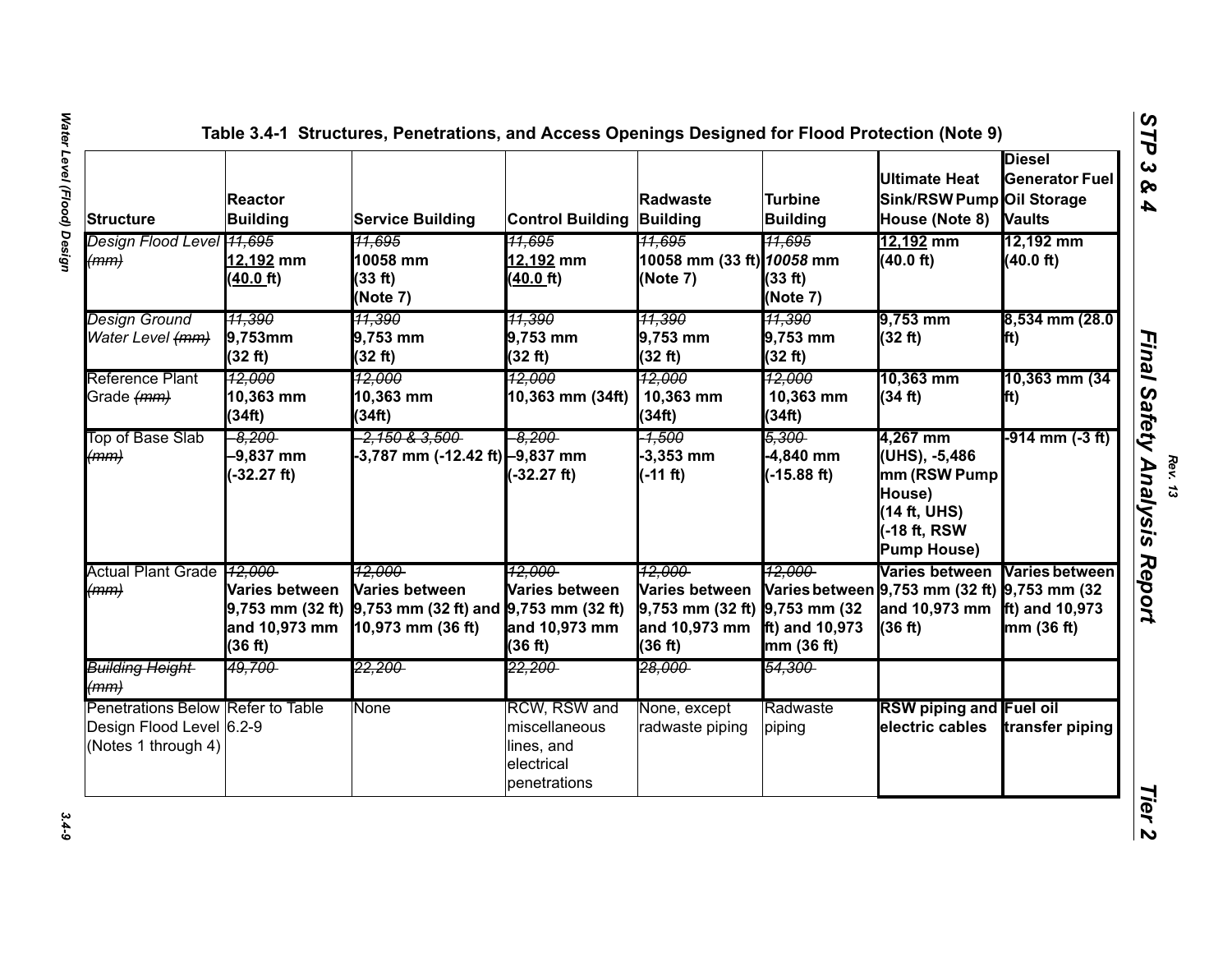| <b>Structure</b>                                                                | <b>Reactor</b><br><b>Building</b>                                                 | <b>Service Building</b>                                                                                                                                                                                                                                                                                                        | <b>Control Building</b>                                                                                                                                                                                                                                      | Radwaste<br>Building | <b>Turbine</b><br><b>Building</b>                          | <b>Ultimate Heat</b><br>Sink/RSW Pump Oil Storage<br>House (Note 8) Vaults | <b>Diesel</b><br><b>Generator Fuel</b> |
|---------------------------------------------------------------------------------|-----------------------------------------------------------------------------------|--------------------------------------------------------------------------------------------------------------------------------------------------------------------------------------------------------------------------------------------------------------------------------------------------------------------------------|--------------------------------------------------------------------------------------------------------------------------------------------------------------------------------------------------------------------------------------------------------------|----------------------|------------------------------------------------------------|----------------------------------------------------------------------------|----------------------------------------|
| <b>Access Openings</b><br><b>Below Design</b><br>Flood Level<br>(Notes 5 and 6) | Access ways to<br>S/B and C/B<br>(Fig. 1.2-4<br>through<br>1.2-8) $@.4.800$<br>mm | Access ways from<br>outside and from R/B, C/B and T/B.<br>(Fig. 1.2-17 through -2,150 mm, (Fig.<br>1.2-20) @ 3,500 mm, 1.2-15)<br>(Fig. 1.2-18)<br><del>Area access ways-</del><br>from C/B @-2,150-<br>mm, 3,500 mm, and<br>7,900 mm (Fig. 1.2-<br><b>19)</b><br>Area access way<br>from T/B @<br>3,500 mm (Fig. 1.2-<br>(24) | Hx area access<br>from $S/B$ $@$<br>Area access from<br>S/B @ 3.500 (See<br>Fig. 1.2-18<br>Area access way<br>from S/B @ 7,900<br>mm, (See Fig. 1.2<br>(15)<br><b>Access ways to</b><br>outside, S/B, R/B,<br>and RW/B (See<br>Fig 1.2-17<br>through 1.2-20) | None                 | Access ways<br>from $S/B$ $@$<br>5,300 mm,<br>(Fig 1.2-18) | <b>None</b>                                                                | <b>Access room</b><br>door             |
| Notes:<br>1<br>design flood level.                                              |                                                                                   | Watertight penetrations will be provided for all Reactor, and Control, Turbine and Radwaste Buildings penetrations that are below grade-                                                                                                                                                                                       |                                                                                                                                                                                                                                                              |                      |                                                            |                                                                            |                                        |
|                                                                                 |                                                                                   | 2 The safety-related and non-safety-related tunnels prevent the lines running through them from being exposed to outside ground flooding.                                                                                                                                                                                      |                                                                                                                                                                                                                                                              |                      |                                                            |                                                                            |                                        |
|                                                                                 |                                                                                   | 3 Penetrations below design flood level will be sealed against any hydrostatic head resulting from the design basis flood, or from a moderate<br>energy pipe failure in the tunnel or inside a connecting building.                                                                                                            |                                                                                                                                                                                                                                                              |                      |                                                            |                                                                            |                                        |
| surfaces.                                                                       |                                                                                   | 4 Waterproof sealant applied to the building exterior walls below flood level will also be extended a minimum of 150 mm along the penetration                                                                                                                                                                                  |                                                                                                                                                                                                                                                              |                      |                                                            |                                                                            |                                        |
|                                                                                 | that are below grade design flood level.                                          | 5 Watertight doors (bulkhead type) are provided at all Reactor, and Control Building, and Diesel Generator Fuel Oil Storage Vault access ways                                                                                                                                                                                  |                                                                                                                                                                                                                                                              |                      |                                                            |                                                                            |                                        |
| 6                                                                               |                                                                                   | The figure shown best depicts the indicated access.                                                                                                                                                                                                                                                                            |                                                                                                                                                                                                                                                              |                      |                                                            |                                                                            |                                        |
|                                                                                 |                                                                                   |                                                                                                                                                                                                                                                                                                                                |                                                                                                                                                                                                                                                              |                      |                                                            |                                                                            |                                        |

- 
- 
- 
- 
- 
- 

*3.4-10*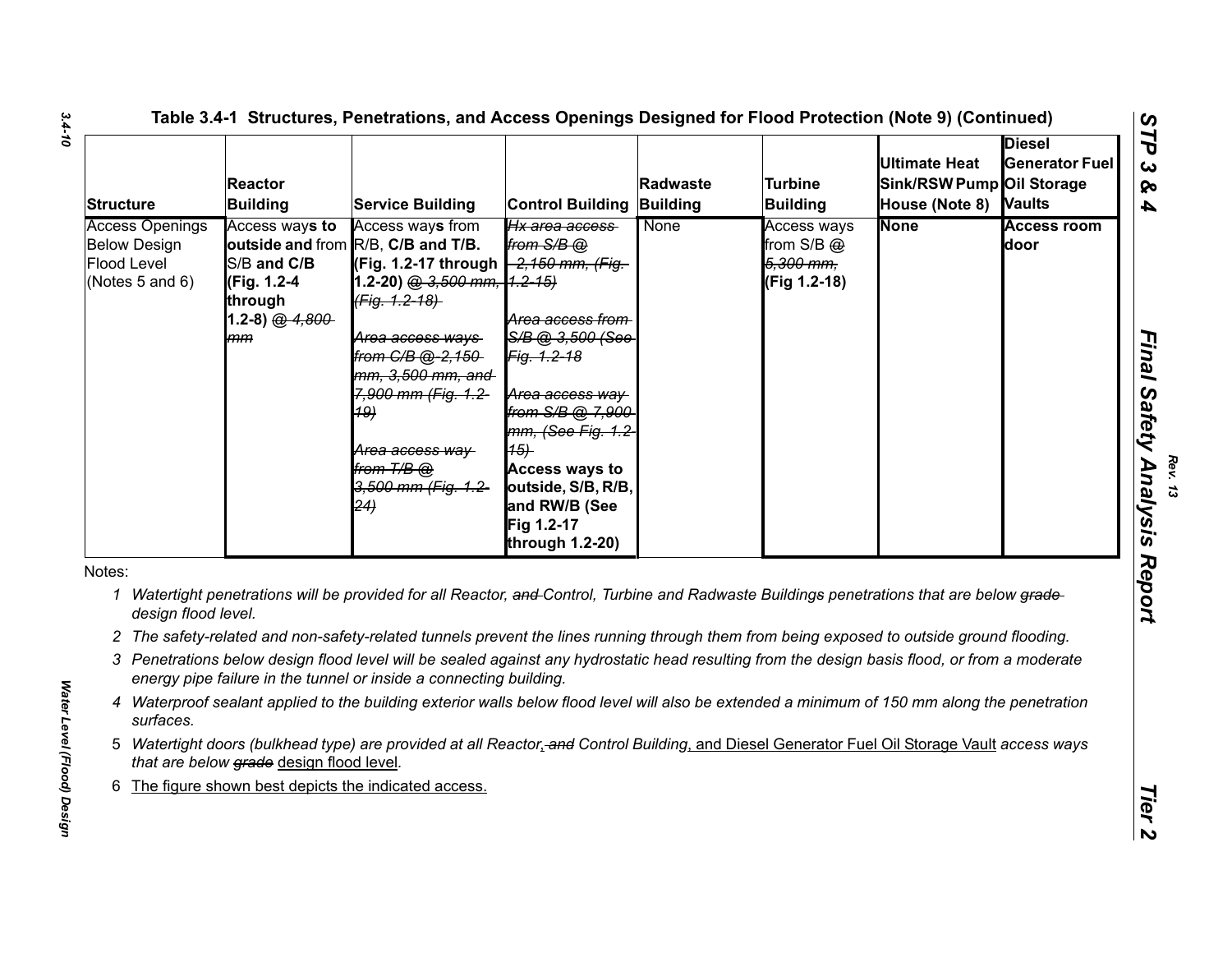- The Uniteral Bulleting and Service Bulleting and lated met the flood closification of the United Bulleting is<br>simultarily designed for the Design Flood Levels and a designed to be wetenproduce to 30 ft.MSL.<br>4. We will incl
- 
- 

 $3.4 - 11$